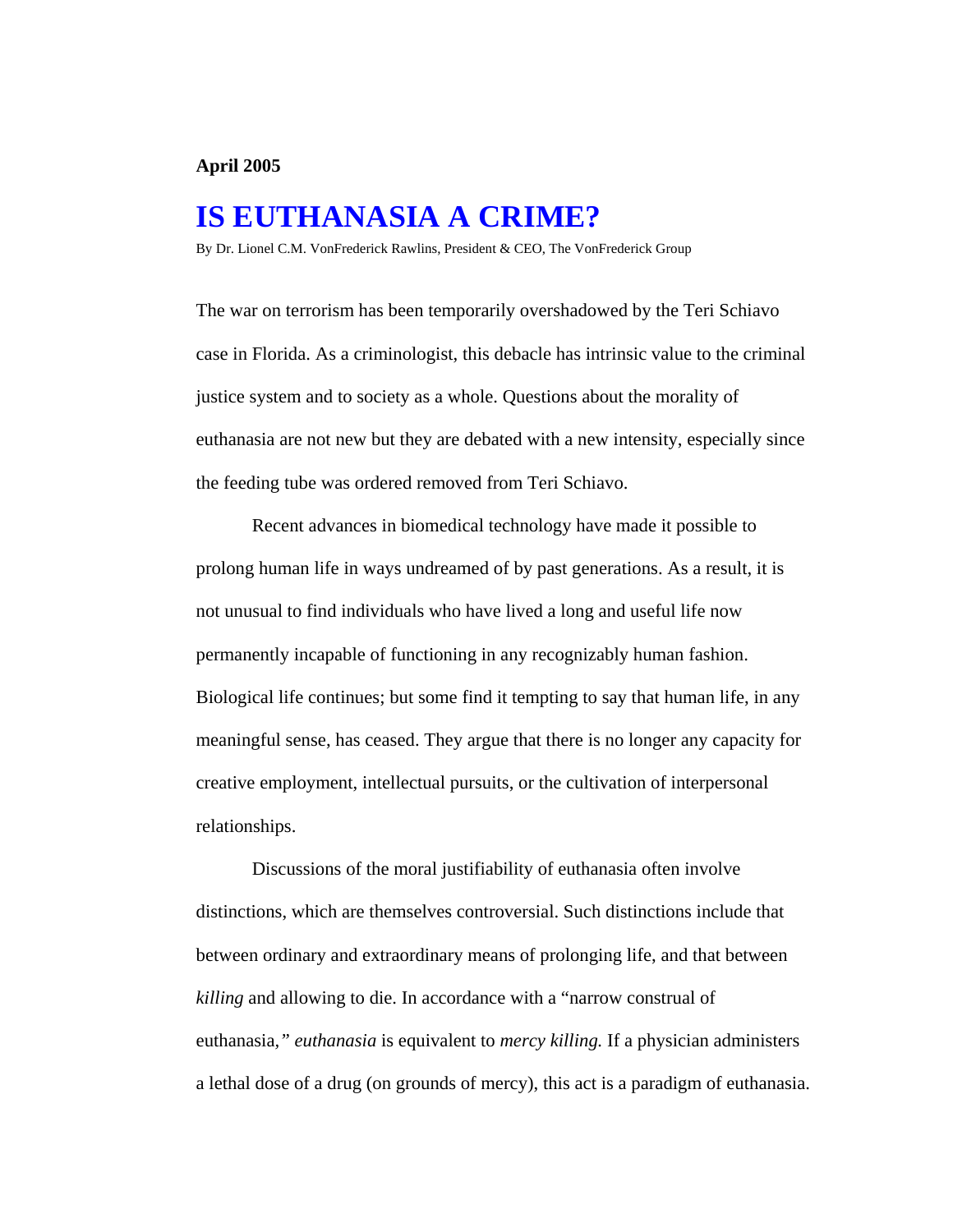If, on the other hand, a physician allows the patient to die by ceasing to employ "extraordinary means" (such as a respirator, or the feeding tube in the Schiavo case), this does not count as euthanasia, or does it?

 In contrast, on a "broad construal of euthanasia," the category of euthanasia encompasses both killing and allowing to die (on grounds of mercy). Those who adopt a broad construal of euthanasia often distinguish between active euthanasia, i.e., killing, and passive euthanasia, i.e., allowing to die. Though there seem to be clear cases of killing (e.g., the lethal dose) and clear cases of allowing to die (e.g., withdrawing the feeding tube), there are more troublesome cases as well. Suppose a physician administers pain medication with the knowledge that the patient's life will be shortened as a result. A case of killing? Murder? Suppose a physician or family member discontinues "ordinary means" of treatment. A case of allowing to die?

 Sometimes it is even said that withdrawing extraordinary means of life support is active ("pulling the plug!") in a way that withholding extraordinary means is not. And at a time when coronary bypass surgery and hemodialysis treatments have become routine medical procedures, just what distinguishes ordinary means from extraordinary ones? Cost? Availability? The age of the patient? The condition of the patient? Social status?

 There is one further distinction, itself relatively uncontroversial, that is prominent when debating the relationship between euthanasia and murder. *Voluntary* euthanasia proceeds with the (informed) consent of the person involved. *Involuntary* euthanasia proceeds without the consent of the individual